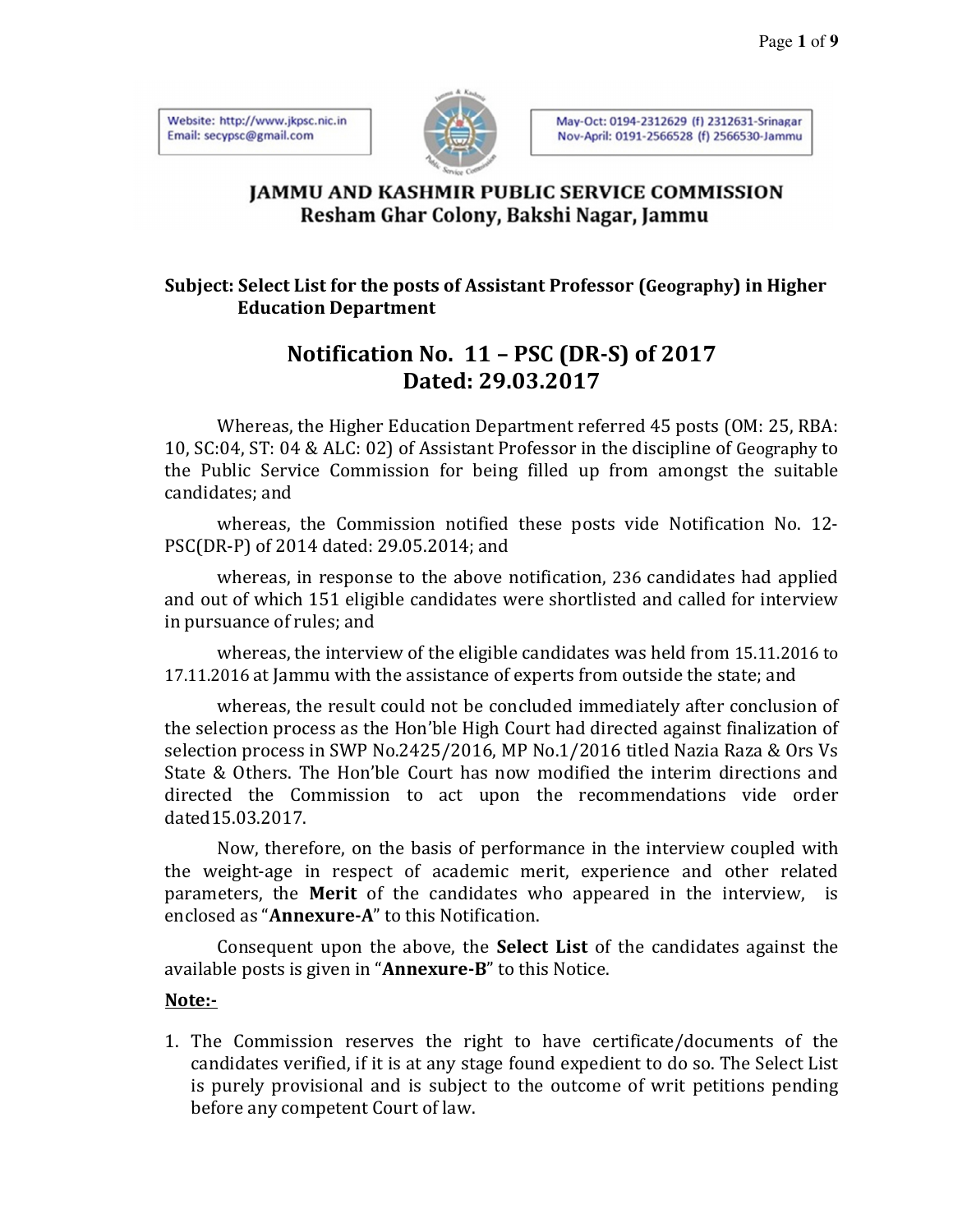2. The Selection against 02 posts under OM Category has been kept reserved in view of the Hon'ble High Court Orders in SWP No.2425/2016, MP No.1/2016 titled Nazia Raza & Others Vs State & Others. Further, the selection against one more post under OM Category has been kept withheld for want of requisite documents.

#### **Sd/- (Shakeel-Ul-Rehman) Secretary J&K Public Service Commission**

No. PSC/DR/Asstt. Prof/Geography/13-14 Dated: 29.03.2017

- 1. Commissioner/Secretary to Government, Higher Education Department, Civil Secretariat, Jammu.
- 2. Director General Information Department for favour of getting the notice published in at least two local leading English dailies of Srinagar/Jammu.
- 3. General Manager, Govt. Press, Jammu for publication in extra ordinary issue of the Gazette.
- 4. Pvt.Secretary to Hon'ble Chairman, J&K Public Service Commission for information of the Hon'ble Chairman.
- 5. Private Secretary to \_\_\_\_\_\_\_\_\_\_\_\_\_\_\_\_\_\_\_\_\_\_, Hon'ble Member, J&K Public Service Commission for information of the Hon'ble member.
- 6. I/C Website for uploading the notice on website.
- 7. In-Charge Camp Office, Srinagar.
- 8. Notice Board, J&K PSC, Jammu/ Srinagar.
- 9. Main file/Programme file.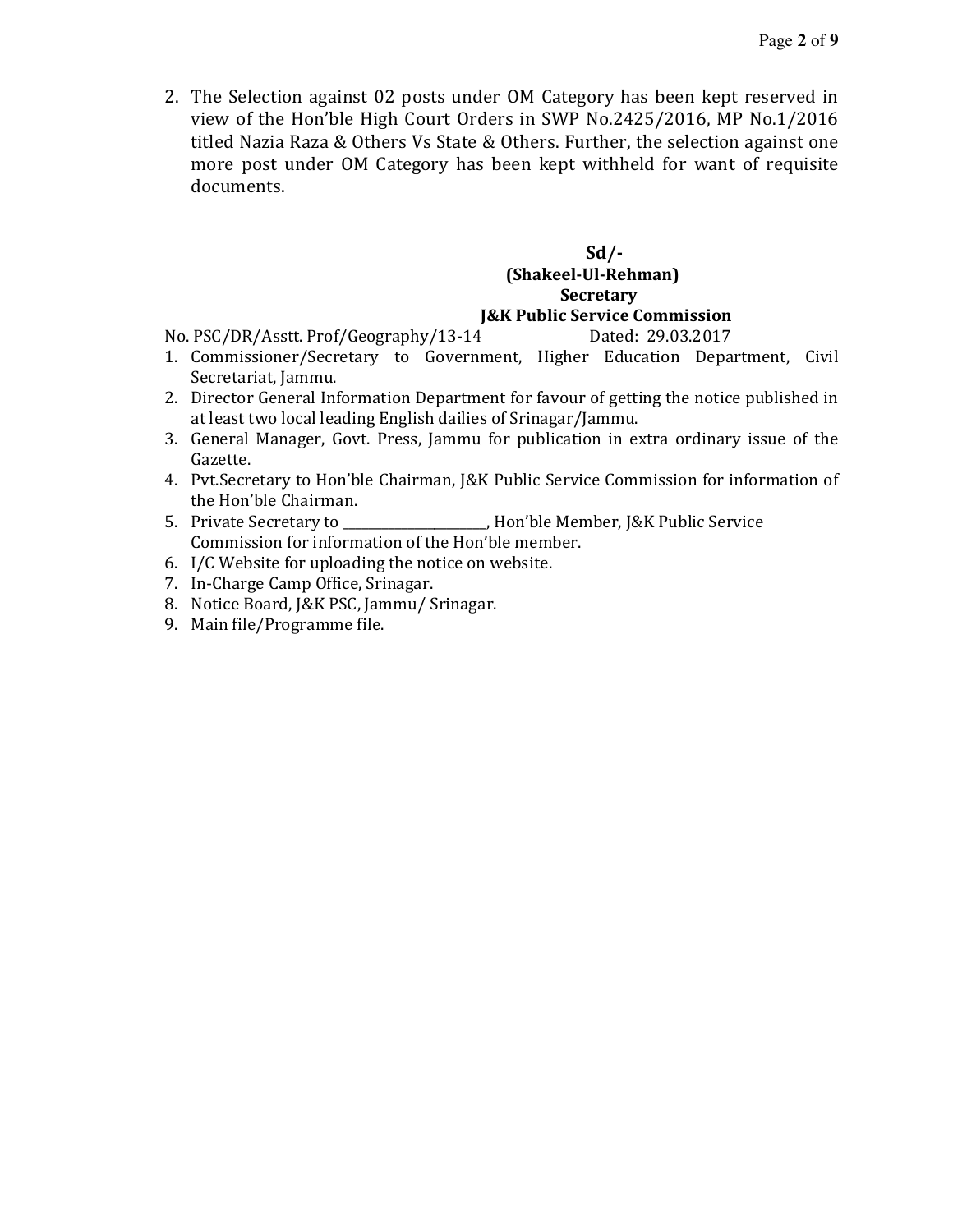| S. | <b>NAME</b>                | $\frac{1}{2}$<br><b>PARENTAGE</b> | <b>CAT</b>     | <b>MARKS</b> |
|----|----------------------------|-----------------------------------|----------------|--------------|
| 1  | <b>ARUN KUMAR</b>          | YOG RAJ KOUSHAL                   | 0M             | 60.16        |
| 2  | MOHD SALEEM MIR            | <b>ABDUL RASHID MIR</b>           | OM.            | Absent       |
| 3  | SIDRAT UL MUNTAHA ANEES    | ANEES AHMAD HAMDANI               | 0M             | 64.61        |
| 4  | RUCHI GUPTA                | HITESH GUPTA                      | 0 <sub>M</sub> | Absent       |
| 5  | <b>HINA KHAN</b>           | <b>WASEEM PANDIT</b>              | OМ             | Absent       |
| 6  | ABDUL BARI NAIK            | <b>GULAM MOHIUDDIN NAIK</b>       | 0 <sub>M</sub> | 63.39        |
| 7  | SYED BINISH GILLANI        | SYED SHOUKAT H GILLANI            | OM/PHC         | 62.32        |
| 8  | TARIQ AHMAD KHAJA          | <b>GH MOHD KHAJA</b>              | 0M             | 50.25        |
| 9  | <b>IMTIYAZ AHMAD MALIK</b> | MOHAMMAD SULTAN MALIK             | 0 <sub>M</sub> | 57.67        |
| 10 | SHIVANI VERMA              | PURAN CHAND VERMA                 | 0M             | 56.66        |
| 11 | <b>BILAL AHMAD BHAT</b>    | <b>BASHIR AHMAD BHAT</b>          | 0M             | 57.62        |
| 12 | <b>SYED UMER LATIEF</b>    | <b>SYED ABDUL LATIEF</b>          | 0M             | 62.28        |
| 13 | NAMRATA CHOWDHARY          | BUA DITTA RAM CHOWDHARY           | 0M             | 59.72        |
| 14 | <b>NISHA</b>               | <b>GOPAL SINGH</b>                | 0M             | 62.56        |
| 15 | JAHANGIR HUSSAIN BHAT      | <b>GHULAM NABI BHAT</b>           | 0M             | 53.47        |
| 16 | MOHSIN HAMID DAR           | HAMIDULLAH DAR                    | OМ             | 49.84        |
| 17 | <b>GEETIKA GOSWAMI</b>     | ROMESH CHANDER SHARMA             | 0 <sub>M</sub> | 62.44        |
| 18 | TAJINDER KOUR              | <b>ISHAR SINGH</b>                | 0 <sub>M</sub> | 52.38        |
| 19 | REHANA RASOOL              | <b>GH RASOOL KUMAR</b>            | 0M             | 62.56        |
| 20 | SARITA NAGARI              | <b>BANSI LAL NAGARI</b>           | 0M             | 56.06        |
| 21 | TAWSEEF YOUSUF             | MOHD YOUSUF DODOO                 | 0 <sub>M</sub> | 48.06        |
| 22 | SHOWKAT AHMAD GANAIE       | MOHD YOUSUF GANAIE                | 0M             | 50.20        |
| 23 | <b>ALTAF HUSSAIN MIR</b>   | <b>GH RASOOL MIR</b>              | 0M             | 62.14        |
| 24 | <b>GULZAR AHMAD TALIE</b>  | AB REHMAN TALIE                   | 0 <sub>M</sub> | 55.82        |
| 25 | <b>UMMAR AHAD</b>          | <b>AB AHAD PARRAY</b>             | OМ             | 54.08        |
| 26 | ARIF MANZOOR SHAH          | MANZOOR AHMAD SHAH                | 0M             | 51.86        |
| 27 | SUNIL SINGH JASROTIA       | <b>GURDEV SINGH</b>               | 0M             | 43.43        |
| 28 | MOHD ASHFAQ                | SUMMANDER HUSSAIN                 | OМ             | 64.27        |
| 29 | SALONI                     | VIDHU BHUSHAN                     | 0M             | 50.70        |
| 30 | <b>HARDEV SINGH</b>        | PREM SINGH                        | 0M             | 45.64        |
| 31 | <b>ARTI</b>                | SOOM NATH MANTOO                  | 0M             | 50.83        |
| 32 | ROHIT SINGH                | <b>HARNAM SINGH</b>               | 0M             | 53.03        |
| 33 | NIDHI JASROTIA             | RAJINDER SINGH                    | 0M             | 47.01        |
| 34 | PAWAN SINGH                | <b>SH DARMEJ SINGH</b>            | 0M             | 49.31        |
| 35 | MOHAMMAD IMRAN MALIK       | ABDUL RASHID MALIK                | OM             | 64.05        |
| 36 | RAFI RAMZAN DAR            | MOHD RAMZAN DAR                   | 0M             | 49.77        |
| 37 | MEHAK MAHAJAN              | <b>ASHOK GUPTA</b>                | OM             | 52.36        |
| 38 | IRSHAD AHMAD BHAT          | ALI MOHD BHAT                     | OМ             | 53.96        |
| 39 | FAYAZ AHMAD LONE           | <b>GULLAM MOHD LONE</b>           | 0M             | 53.55        |
| 40 | RIDWANA KOWSAR             | SHOIBAAHMAD SHEIHH                | 0M             | Absent       |

#### **Annexure-A (General Merit List)**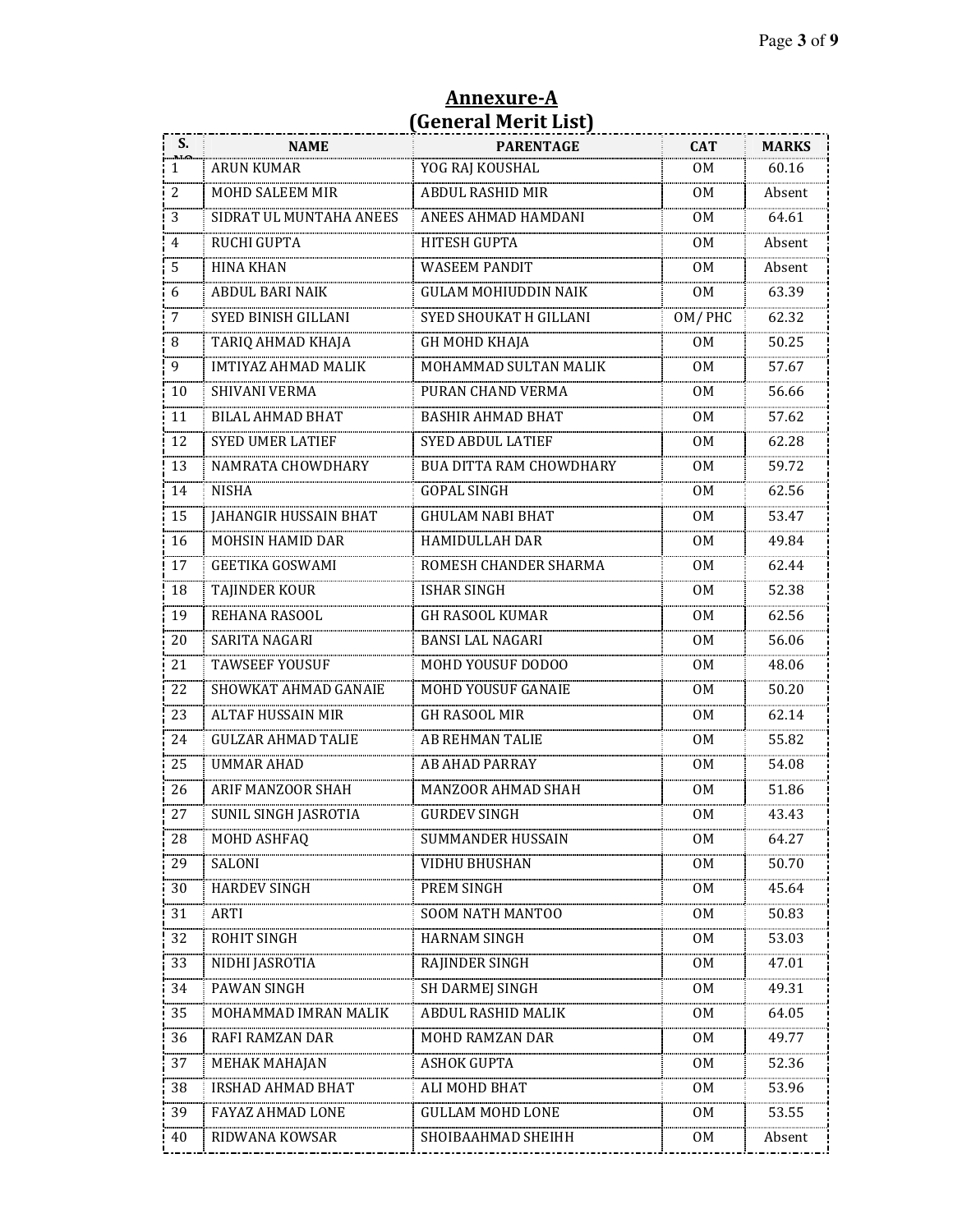| 41 | AASHIQ HUSSAIN BHAT           | AB SALAM BHAT                | 0M             | 53.36               |
|----|-------------------------------|------------------------------|----------------|---------------------|
| 42 | <b>BILAL AHMAD MALIK</b>      | <b>SUNAULLAH MALIK</b>       | OМ             | 59.58               |
| 43 | MANZOOR AHMAD SHAH            | <b>GH AHMAD SHAH</b>         | 0M             | 50.19               |
| 44 | IMTIYAZ RASOOL YETOO          | GH RASOOL YETOO              | 0 <sub>M</sub> | 50.16               |
| 45 | MEER INAYATULLAH              | MEER ABDUL MAJEED            | 0M             | 57.87               |
| 46 | PEERZADA ISHTIYAQ<br>KHURSHID | KHURSHID AHMAD SHAH          | 0M             | 51.81               |
| 47 | AIJAZ AHMAD DAR               | <b>MOHD SULTAN DAR</b>       | 0 <sub>M</sub> | 59.55               |
| 48 | RAKESH JASROTIA               | <b>BALKAR SINGH JASROTIA</b> | 0M             | 64.29               |
| 49 | <b>RUBI RAINA</b>             | RAJINDER KUMAR               | 0 <sub>M</sub> | Result<br>with held |
| 50 | <b>VERINDER SINGH</b>         | <b>KARTAR SINGH</b>          | 0M             | 59.41               |
| 51 | SHEETAL BHAT                  | <b>MAKHAN LAL BHAT</b>       | 0 <sub>M</sub> | 53.91               |
| 52 | <b>SANJEEV SHARMA</b>         | KRISHAN CHANDER SHARMA       | 0 <sub>M</sub> | 51.76               |
| 53 | ZAHOOR AHMAD NENGROO          | MOHD ASHRAF NENGROO          | 0 <sub>M</sub> | 56.84               |
| 54 | RAHUL KACHRU                  | <b>ASHOK KACHRU</b>          | OМ             | 56.34               |
| 55 | MOHD IQBAL                    | MOHD ASHOUR BHAT             | 0 <sub>M</sub> | 60.84               |
| 56 | SHAHNAZ MOHIUDDIN             | <b>GH MOHIUDDIN KHAN</b>     | 0M             | 59.06               |
| 57 | NISSAR AHMAD KUCHAI           | GH MOHD KUCHIA               | 0M             | 62.22               |
| 58 | ASHAQ RASHID KUCHAY           | ABDUL RASHID KUCHAY          | 0 <sub>M</sub> | 58.36               |
| 59 | TANVEERA AHAD                 | AB AHAD NAIKOO               | 0 <sub>M</sub> | 53.10               |
| 60 | SHANAWAZ AHMAD BABA           | AB GANI BABA                 | OМ             | 54.75               |
| 61 | <b>FAHAD TAK</b>              | <b>NOOR MOHD TAK</b>         | 0 <sub>M</sub> | Absent              |
| 62 | ISHFAQ HUSSAIN MALIK          | <b>BASHIR AHMAD MALIK</b>    | 0M             | 50.94               |
| 63 | <b>HUMA JAMWAL</b>            | BALWAN SINGH JAMWAL          | 0M             | 56.89               |
| 64 | <b>GULSHAN RASHID</b>         | <b>ABDUL RASHID</b>          | 0M             | Result<br>with held |
| 65 | <b>RAKESH SINGH</b>           | <b>TARA SINGH</b>            | 0M             | 55.75               |
| 66 | SAPRINA ANDOTRA               | SHAMSHER SINGH               | 0M             | Result<br>with held |
| 67 | AB MAJID DAR                  | ALI MOHD DAR                 | 0M             | 42.08               |
| 68 | MUZAFAR AHMAD WANI            | <b>GH AHMAD WANI</b>         | 0M             | 63.81               |
| 69 | <b>IRFAN AHMED</b>            | <b>BASHART AHMED</b>         | 0M             | 46.78               |
| 70 | SAHIL DOGRA                   | SANJEEV KUMAR DOGRA          | 0M             | 50.28               |
| 71 | <b>SHAZIA PARVEEN</b>         | <b>MOHD BASHIR</b>           | 0M             | 52.99               |
| 72 | RAHUL JAMWAL                  | ANCHAL SINGH JAMWAL          | 0M             | Absent              |
| 73 | AASHIQ HUSSAIN TAILI          | ALI MOHAMMAD TAILI           | 0M             | 51.43               |
| 74 | AJAY SANOTRA                  | <b>BHARAT RAJ</b>            | 0M             | 52.85               |
| 75 | VIVEK MAHAJAN                 | VIJAY MAHAJAN                | 0M             | Result<br>with held |
| 76 | KHALID RAYAZ                  | <b>ABDUL SATAR</b>           | RBA            | 57.40               |
| 77 | NAWAZ AHMED                   | MOHD RASHID                  | RBA/OM         | 60.28               |
| 78 | AIJAZ AHMAD SHAH              | GH RASOOL SHAH               | RBA            | 55.60               |
| 79 | DAWOOD AHMAD BHAT             | AB AHAD BHAT                 | RBA            | 52.75               |
| 80 | MOHAMMAD ARIF SHAIKH          | GH MOHIFUD DIN SHAIKH        | RBA            | 51.25               |
|    |                               |                              |                |                     |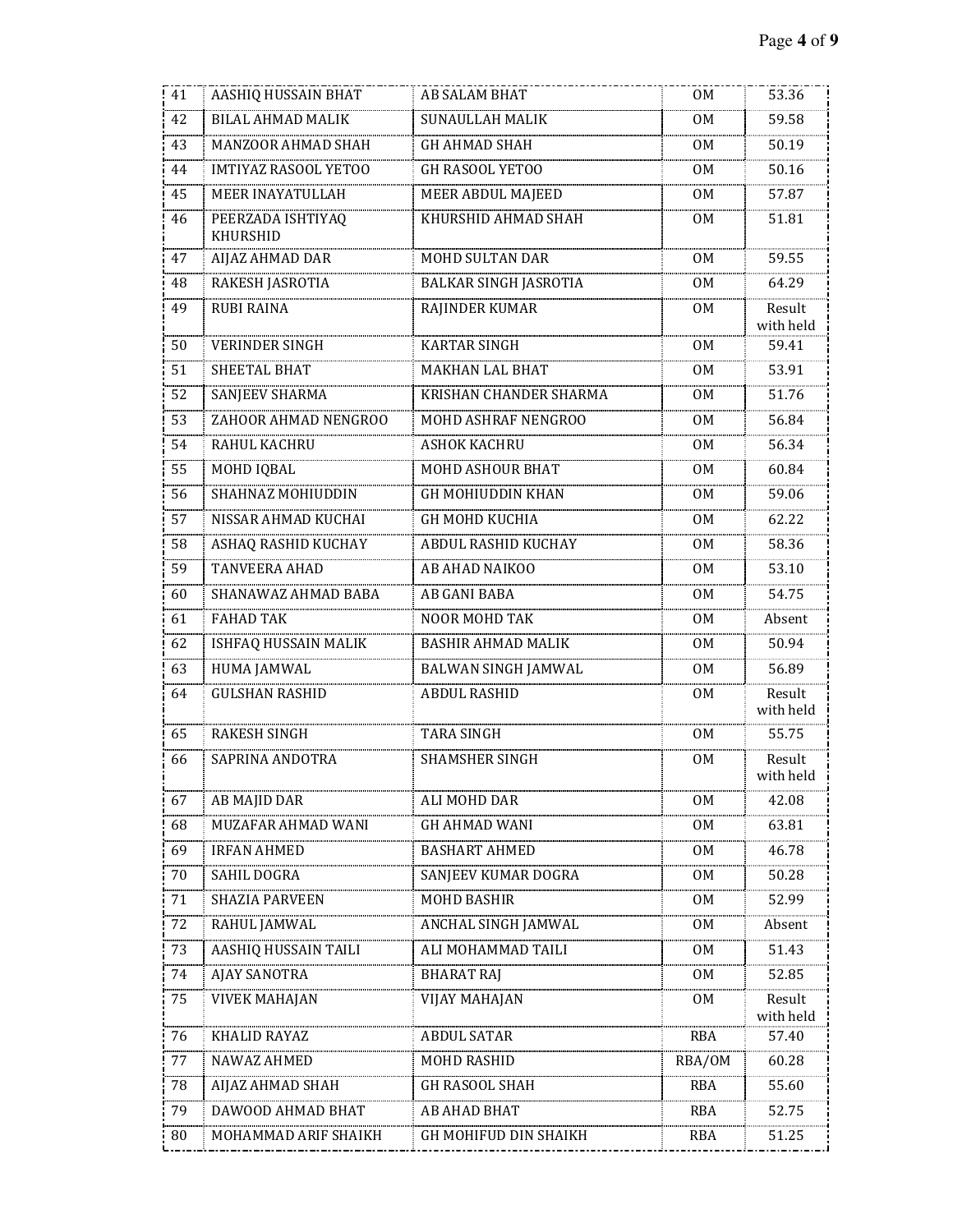| 81  | MUJAHID UL ISLAM                    | <b>FARMAN ALI</b>           | RBA        | 54.79       |
|-----|-------------------------------------|-----------------------------|------------|-------------|
| 82  | <b>LOKINDER SINGH</b>               | <b>BIR SINGH</b>            | <b>RBA</b> | 52.47       |
| 83  | <b>ARUN PARIHAR</b>                 | PARDEEP SINGH PARIHAR       | RBA        | 44.63       |
| 84  | RAWOOF AHMAD BHAT                   | ABDUL MAJEED BHAT           | <b>RBA</b> | 49.17       |
| 85  | <b>KHEM RAJ</b>                     | ROMESH CHAND                | <b>RBA</b> | 47.61       |
| 86  | KHALID HUSSAIN                      | <b>GHULAM NABI</b>          | RBA        | 50.60       |
| 87  | RAMESH KUMAR RAINA                  | <b>BRIJLAL RAINA</b>        | <b>RBA</b> | 44.79       |
| 88  | YASHO RAJ LAXMI                     | <b>BODH RAJ</b>             | <b>RBA</b> | 47.03       |
| 89  | JAHANGEER AFZAL PARRY               | <b>MOHD AFZAL PARRY</b>     | <b>RBA</b> | 50.98       |
| 90  | ABDUL RAZAQ MALIK                   | <b>ABDUL JALIL MALIK</b>    | <b>RBA</b> | 50.18       |
| 91  | KHURSHAID AHMAD RATHER              | ALI MOHD RATHER             | <b>RBA</b> | 52.05       |
| 92  | ZULAFQAR ALI SHAH                   | SAFDER HUSSAIN SHAH         | <b>RBA</b> | 55.50       |
| 93  | MOHD ALI JEELANI                    | <b>MOHD RAFIQ</b>           | <b>RBA</b> | 45.21       |
| 94  | <b>SHAMI KUMAR</b>                  | <b>BHURI SINGH</b>          | <b>RBA</b> | 46.63       |
| 95  | <b>UMER JAN WANI</b>                | MOHD RAMZAN WANI            | <b>RBA</b> | 51.08       |
| 96  | MOHAMMAD ASLAM DAR                  | MOHD AKBAR DAR              | <b>RBA</b> | 48.48       |
| 97  | <b>GANESH KUMAR</b>                 | <b>KEWAL KRISHAN</b>        | <b>RBA</b> | 46.13       |
| 98  | <b>MOHD SABAR</b>                   | MOHD ZAMAN                  | <b>RBA</b> | 47.60       |
| 99  | MUBASHIR JAMIL                      | <b>MD YOUSUF</b>            | <b>RBA</b> | 45.24       |
| 100 | RAJENDER SINGH                      | <b>JANAK SINGH</b>          | <b>RBA</b> | 47.35       |
| 101 | JAVID MUZAFFER LONE                 | MOHD MUZAFFER LONE          | RBA        | 44.55       |
| 102 | <b>SANJAY KUMAR</b>                 | <b>RAGHU NATH</b>           | <b>RBA</b> | 42.93       |
| 103 | <b>RANJIT SINGH</b>                 | <b>DHRAM SINGH</b>          | <b>RBA</b> | 41.33       |
| 104 | PEERZADA RAOUF AHMAD<br><b>SHAH</b> | PEERZADA NAZIR AHMAD SHAH   | <b>RBA</b> | 49.46       |
| 105 | <b>SURFRAZ AHMED</b>                | <b>SH SAFDER HUSSAIN</b>    | <b>RBA</b> | In Eligible |
| 106 | <b>IMTIYAZ AHMAD DAR</b>            | <b>GH HASSAN DAR</b>        | RBA        | 39.06       |
| 107 | MOHD SHAFI DAR                      | <b>GH NABI DAR</b>          | RBA        | 45.97       |
| 108 | STANZIN RTSONDUS                    | <b>TSERING PUNCHOK</b>      | RBA        | Absent      |
| 109 | <b>ALTAF HUSSAIN</b>                | MOHD HUSSAIN                | <b>RBA</b> | In Eligible |
| 110 | SAFDAR ALI JAN                      | MOHD YAQOOB JAN             | RBA        | 42.40       |
| 111 | <b>GULFARAZ AHMED</b>               | MOHD ALAM                   | <b>RBA</b> | 37.57       |
| 112 | TASSADUQ AHMAD GANIE                | MOHAMMAD AKBAR GANIE        | RBA        | 37.18       |
| 113 | SANJEEV KUMAR                       | <b>BIHARI LAL</b>           | RBA        | 38.63       |
| 114 | RAFIQ AHMAD HAJAM                   | <b>GH NABI HAJAM</b>        | RBA        | 52.75       |
| 115 | <b>RAJAN BHARTI</b>                 | MAST RAM SINYAL             | SC         | 46.40       |
| 116 | <b>KAMLESH BALA</b>                 | OM PARKASH                  | SC         | 49.74       |
| 117 | JAGDISH LAL                         | <b>CHHAJU RAM</b>           | SC         | 45.07       |
| 118 | <b>SURJEET KUMAR</b>                | ROSHAN LAL                  | SC         | 41.88       |
| 119 | ASHA KUMARI                         | <b>GURDAYAL SINGH ATTRI</b> | SC         | 46.66       |
| 120 | RANKUSH KUMAR DALOTRA               | PARAS RAM DALOTRA           | SC         | 43.83       |
| 121 | <b>BISHAN DASS</b>                  | YOUGU RAM                   | SC         | 41.04       |
| 122 | MUNISH DOGRA                        | SITARAM                     | SC/PHC     | 41.11       |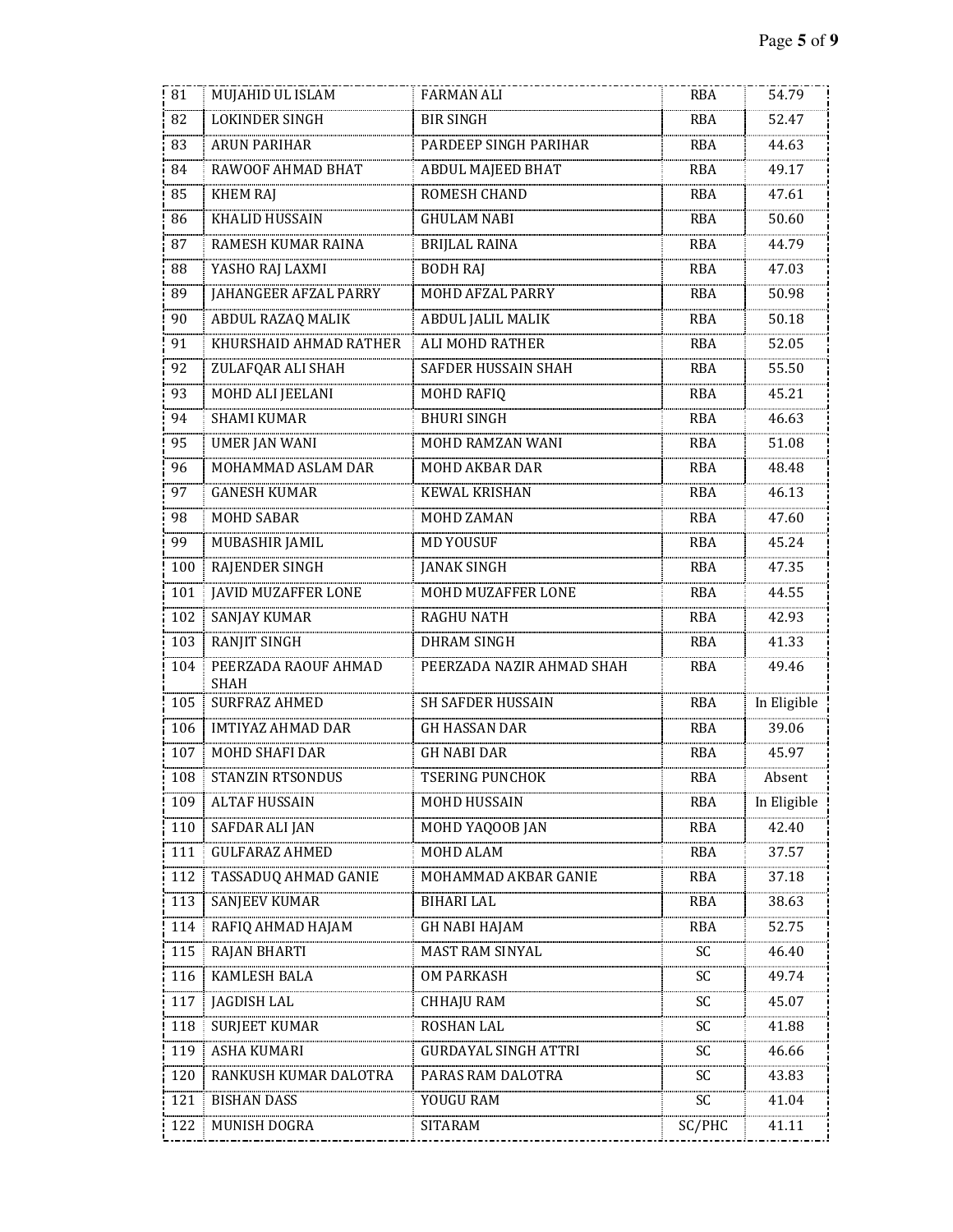| 123 | <b>GAGGAN KUMAR</b>     | <b>MADAN LAL</b>       | SC.        | 45.03  |
|-----|-------------------------|------------------------|------------|--------|
| 124 | <b>SWARNA DEVI</b>      | <b>NARESH DOGRA</b>    | <b>SC</b>  | 37.98  |
| 125 | <b>RAKESH MENIA</b>     | <b>SHAM LAL</b>        | SC         | 42.85  |
| 126 | <b>SUNIL KUMAR</b>      | <b>MOHAN LAL</b>       | SC/PHC     | 41.31  |
| 127 | <b>ROMESH KUMAR</b>     | <b>RAM DASS</b>        | <b>SC</b>  | 36.36  |
| 128 | TSETAN DOLKAR           | PHUNCHOK GIACHO        | <b>ST</b>  | 55.49  |
| 129 | <b>TAHIR RASHID</b>     | <b>ABDUL RASHID</b>    | <b>ST</b>  | Absent |
| 130 | AEHTSHAM UL HAQ         | <b>MANEER HUSSAIN</b>  | <b>ST</b>  | 47.78  |
| 131 | <b>RANJIT SINGH</b>     | <b>DUNI CHAND</b>      | <b>ST</b>  | 49.71  |
| 132 | SAYED MUSTAFA KAMAL     | <b>SYED MURTAZA</b>    | <b>ST</b>  | 51.40  |
| 133 | MOHD TUFAIL             | <b>ABDUL RASHID</b>    | ST/OM      | 59.09  |
| 134 | DEACHEN CHOROL          | <b>TSERING NURBOO</b>  | <b>ST</b>  | 47.41  |
| 135 | <b>ABDUL REHMAN</b>     | <b>TALIB HUSSAIN</b>   | <b>ST</b>  | 42.29  |
| 136 | <b>TANVIR AHMED</b>     | <b>LAL DIN SHAMIM</b>  | <b>ST</b>  | 47.72  |
| 137 | RIGZIN OTHSAL           | <b>TSERING MOTUP</b>   | <b>ST</b>  | Absent |
| 138 | <b>TSERING PALJOR</b>   | PHUNCHOK ANGDUS        | <b>ST</b>  | 42.81  |
| 139 | <b>SHOKAT CHOWDHARY</b> | <b>REHAM ALI</b>       | <b>ST</b>  | 50.07  |
| 140 | ROBINA KOUSER           | SARFRAZ AHMED          | <b>ST</b>  | 53.83  |
| 141 | <b>JIGMAT NORBOO</b>    | <b>TSEWANG NAMGIAL</b> | <b>ST</b>  | 40.86  |
| 142 | MOHD JAHANGIR           | <b>NAZIR HUSSAIN</b>   | ST         | 46.29  |
| 143 | <b>TSERING ANGCHUK</b>  | <b>SONAM PALJOR</b>    | <b>ST</b>  | 45.28  |
| 144 | <b>JIGMET ANGMO</b>     | <b>TSERING PALJOR</b>  | <b>ST</b>  | 47.99  |
| 145 | MOHD SIDEEQ             | <b>GHULAM NABI</b>     | ST         | 48.43  |
| 146 | <b>MOHD TAQI</b>        | <b>MOHD JAFFAR</b>     | <b>ST</b>  | 55.82  |
| 147 | <b>LOBSANG STANZIN</b>  | TSERING DORJAY         | <b>ST</b>  | 42.08  |
| 148 | <b>AMRIK SINGH</b>      | RAJINDER SINGH         | <b>ALC</b> | 50.93  |
| 149 | <b>SARVJEET SINGH</b>   | <b>GURDEEP SINGH</b>   | <b>ALC</b> | 53.50  |
| 150 | <b>GURSHARN SINGH</b>   | <b>ATTAM SINGH</b>     | <b>ALC</b> | 48.16  |
| 151 | <b>TARSEM LAL</b>       | <b>JAI RAM</b>         | <b>ALC</b> | 45.64  |
|     |                         |                        |            |        |

# **Annexure- B (Select List)**

|   | No.                              | S.No BD Name of the<br>candidate      | <b>Parentage</b>                       | <b>Address</b>                                     | Marks |  |  |
|---|----------------------------------|---------------------------------------|----------------------------------------|----------------------------------------------------|-------|--|--|
|   | <b>Select List of Open Merit</b> |                                       |                                        |                                                    |       |  |  |
|   |                                  | SIDRAT UL<br>MUNTAHA ANEES            | ANEES AHMAD<br>HAMDANI                 | TAWHEED ABAD NOWHERA SRINAGAR<br>KASHMIR           | 64.61 |  |  |
| っ | 48                               | RAKESH JASROTIA                       | <b>BALKAR SINGH</b><br><b>JASROTIA</b> | VPO JANGLOTE DISTT: KATHUA                         | 64.29 |  |  |
| ζ | 28                               | MOHD ASHFAO                           | <b>SUMMANDER</b><br><b>HUSSAIN</b>     | <b>FAZALABAD TEHSIL SURANKOTE</b><br>DISTT: POONCH | 64.27 |  |  |
|   | 35                               | <b>MOHAMMAD IMRAN</b><br><b>MALIK</b> | ABDUL RASHID<br><b>MALIK</b>           | CHITTRAGAM KALAN SHOPIAN                           | 64.05 |  |  |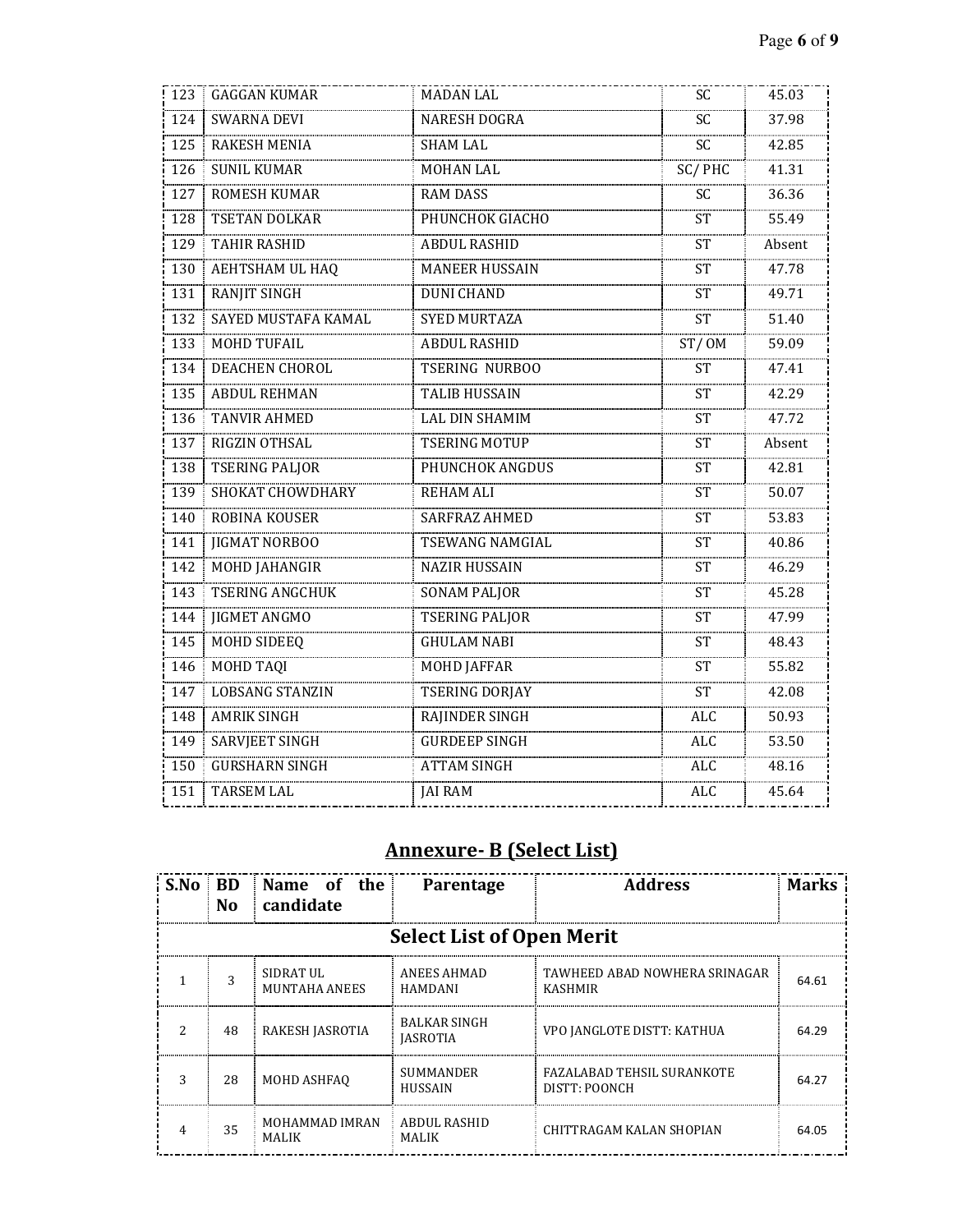| 5  | 68             | MUZAFAR AHMAD<br>WANI   | GH AHMAD WANI                     | HEFF SHIRMAL SHOPIAN                                                                                    | 63.81          |
|----|----------------|-------------------------|-----------------------------------|---------------------------------------------------------------------------------------------------------|----------------|
| 6  | 6              | ABDUL BARI NAIK         | GULAM MOHIUDDIN<br><b>NAIK</b>    | P.O. CHADDER , KULGAM                                                                                   | 63.39          |
| 7  | 19             | REHANA RASOOL           | GH RASOOL KUMAR                   | HAMIA MASJID AWANTIPORA<br>PULWAMA                                                                      | 62.56          |
| 8  | 14             | NISHA                   | GOPAL SINGH                       | H.NO 379 SEC-02 JDA HOUSING<br>COLONY ROOP NAGAR UPPRE JAMMU                                            | 62.56          |
| 9  | 17             | GEETIKA GOSWAMI         | ROMESH CHANDER<br>SHARMA          | 108 SECTOR-04 CHANNI HIMMAT<br>JAMMU                                                                    | 62.44          |
| 10 | $\overline{7}$ | SYED BINISH<br>GILLANI  | SYED SHOUKAT<br>GILLANI           | P.O. 814 C/O: SYED SHOUKAT HUSSAIN<br>GILLANI, H.NO. 06 SHAHEHAMDHAN<br>LANE PAZALPORA SHALIMAR SRINGAR | 62.32<br>(PHC) |
| 11 | 12             | <b>SYED UMER LATIEF</b> | SYED ABDUL LATIEF                 | SYED PORA BEERWAH BUDGAM                                                                                | 62.28          |
| 12 | 57             | NISSAR AHMAD<br>KUCHAI  | GH MOHD KUCHIA                    | BILAL MOHALLA HUMHAMA BUDGAM                                                                            | 62.22          |
| 13 | 23             | ALTAF HUSSAIN MIR       | <b>GH RASOOL MIR</b>              | SEHPORA NEAR JAMIA MASJID DORU<br>ANANTNAG                                                              | 62.14          |
| 14 | 55             | MOHD IQBAL              | <b>MOHD ASHOUR BHAT</b>           | BHAGAT HIMULOON SOPORE,<br>BARAMULLA                                                                    | 60.84          |
| 15 | 77             | NAWAZ AHMED             | MOHD RASHID                       | VILL: BARI DARHAL P.O DARHAL<br>MALKAN RAJOUR                                                           | 60.28          |
| 16 | $\mathbf{1}$   | ARUN KUMAR              | YOG RAJ KOUSHAL                   | H.NO 16 CHOGAN FATTU JAMMU                                                                              | 60.16          |
| 17 | 13             | NAMRATA<br>CHOWDHARY    | <b>BUA DITTA RAM</b><br>CHOWDHARY | VILL PURO SHANA TEHSIL: R.S. PORA<br>DISTT: JAMMU                                                       | 59.72          |
| 18 | 42             | BILAL AHMAD<br>MALIK    | SUNAULLAH MALIK                   | SOIBUGH GURUMOHALLA BUDGAM                                                                              | 59.58          |
| 19 | 47             | AIJAZ AHMAD DAR         | MOHD SULTAN DAR                   | RUSSU BUDGAM BEERWAH                                                                                    | 59.55          |
| 20 | 50             | <b>VERINDER SINGH</b>   | KARTAR SINGH                      | WARD NO: 17 NEAR VISHAL<br>RESTAURANT KATHUA                                                            | 59.41          |
| 21 | 133            | MOHD TUFAIL             | ABDUL RASHID                      | FATEH PUR GURRIAN P.O. RAJOURI                                                                          | 59.09          |
| 22 | 56             | SHAHNAZ<br>MOHIUDDIN    | GH MOHIUDDIN<br>KHAN              | LORIHAMA TEHSIL: ROHAMA<br>RAFIABAD BARAMULLA                                                           | 59.06          |
| 23 |                |                         | Selection withheld                |                                                                                                         |                |
| 24 | Post reserved  |                         |                                   |                                                                                                         |                |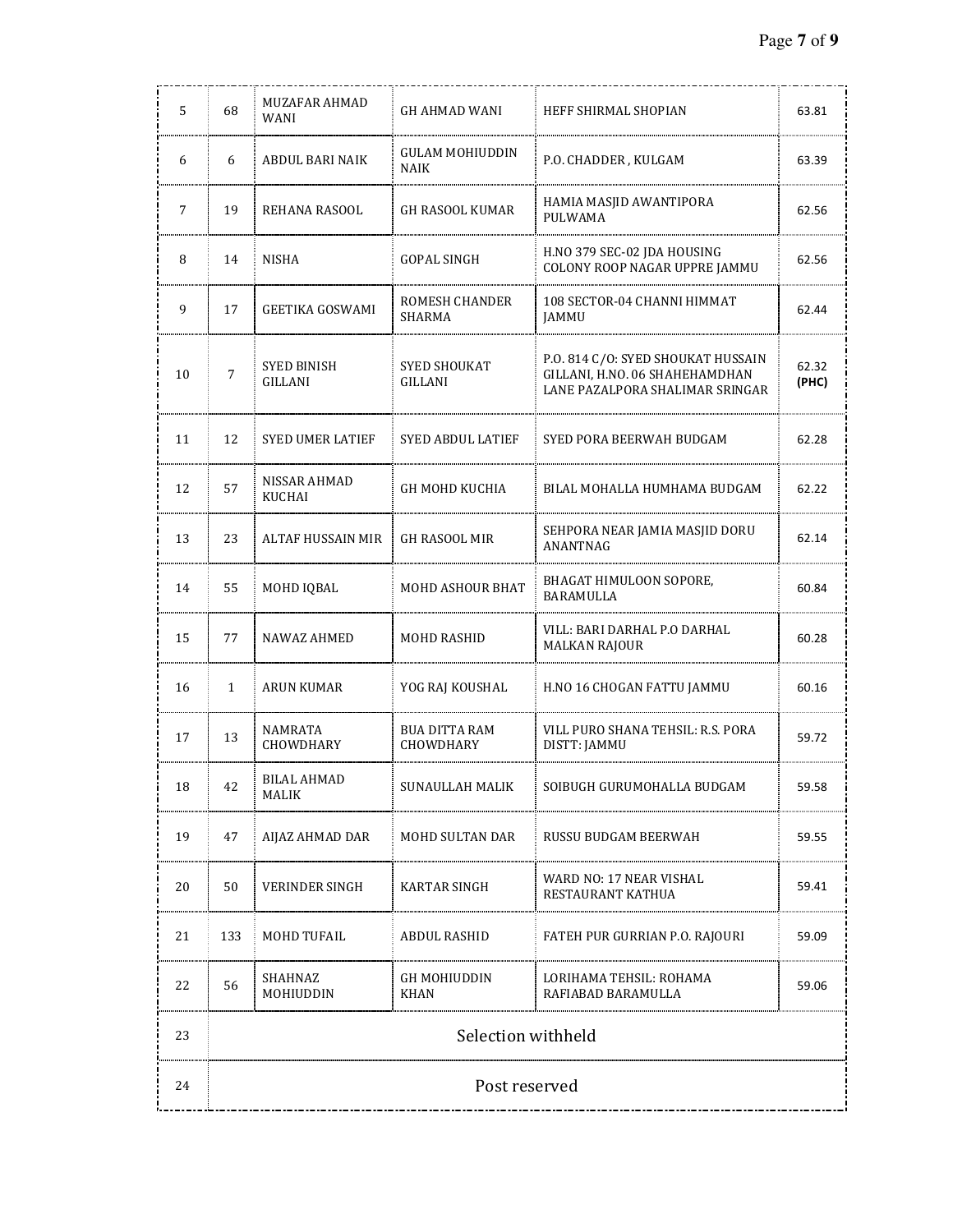--------------

| 25                                 | Post reserved |                                  |                                        |                                                                                    |       |  |  |
|------------------------------------|---------------|----------------------------------|----------------------------------------|------------------------------------------------------------------------------------|-------|--|--|
| <b>Select List of RBA Category</b> |               |                                  |                                        |                                                                                    |       |  |  |
| 1                                  | 76            | KHALID RAYAZ                     | <b>ABDUL SATAR</b>                     | ALAL THANNA MANDI RAJOURI                                                          | 57.40 |  |  |
| 2                                  | 78            | AIJAZ AHMAD SHAH                 | <b>GH RASOOL SHAH</b>                  | ASTAN MOHALLA KHAN SAHIB<br><b>BUDGAM</b>                                          | 55.60 |  |  |
| 3                                  | 92            | ZULAFQAR ALI SHAH                | <b>SAFDER HUSSAIN</b><br>SHAH          | GURSAI BLOCK P.O. MURI GURSAI<br>TEHSIL MENDHAR POONCH                             | 55.50 |  |  |
| 4                                  | 81            | MUJAHID UL ISLAM                 | <b>FARMAN ALI</b>                      | H.NO. 219 WARD NO: 02 MOHALLA<br>RADIO STATION HAVELI POONCH                       | 54.79 |  |  |
| 5                                  | 79            | DAWOOD AHMAD<br><b>BHAT</b>      | AB AHAD BHAT                           | QASBYAR DISTT: PULWAMA                                                             | 52.75 |  |  |
| 6                                  | 114           | RAFIQ AHMAD<br>HAJAM             | <b>GH NABI HAJAM</b>                   | DEVI PORA HARDU TUROO ANANTNAG                                                     | 52.75 |  |  |
| 7                                  | 82            | <b>LOKINDER SINGH</b>            | <b>BIR SINGH</b>                       | 39/11 R N PURA BELOW DISTT POLICE<br><b>LINES UDHAMPUR</b>                         | 52.47 |  |  |
| 8                                  | 91            | KHURSHAID AHMAD<br><b>RATHER</b> | ALI MOHD RATHER                        | CHARARI PORA PAKHER PORA<br><b>BUDGAM</b>                                          | 52.05 |  |  |
| 9                                  | 80            | MOHAMMAD ARIF<br>SHAIKH          | <b>GH MOHIFUD DIN</b><br><b>SHAIKH</b> | BATAGUND DORU ANANTNAG                                                             | 51.25 |  |  |
| 10                                 | 95            | <b>UMER JAN WANI</b>             | MOHD RAMZAN<br><b>WANI</b>             | VILL: RANGER TESIL: CHADOORA<br><b>BUDGAM</b>                                      | 51.08 |  |  |
|                                    |               |                                  | <b>Wait list of RBA Category</b>       |                                                                                    |       |  |  |
| 1                                  | 89            | JAHANGEER AFZAL<br><b>PARRY</b>  | MOHD AFZAL PARRY                       | CHANDIAN PAJAN KHANABAL<br>ANANTNAG                                                | 50.98 |  |  |
|                                    |               |                                  | <b>Select List of SC Category</b>      |                                                                                    |       |  |  |
| 1                                  | 116           | <b>KAMLESH BALA</b>              | <b>OM PARKASH</b>                      | P.O. SANNA TEHSIL AND DISTT: SAMBA                                                 | 49.74 |  |  |
| 2                                  | 119           | <b>ASHA KUMARI</b>               | <b>GURDAYAL SINGH</b><br><b>ATTRI</b>  | KUNDRA BHABAR DEERA BABA REASI                                                     | 46.66 |  |  |
| 3                                  | 115           | <b>RAJAN BHARTI</b>              | MAST RAM SINYAL                        | VILL: SIAL SALLAN LINK ROAD BILLAN<br>BOWLI NEAR BYE PASS NH-44<br><b>UDHAMPUR</b> | 46.40 |  |  |
| 4                                  | 117           | <b>JAGDISH LAL</b>               | <b>CHHAJU RAM</b>                      | NOWGAM DEVSAR NOWPORA KULGAM                                                       | 45.07 |  |  |
|                                    |               |                                  | <b>Select List of ST Category</b>      |                                                                                    |       |  |  |
| 1                                  | 146           | MOHD TAQI                        | <b>MOHD JAFFAR</b>                     | H.NO. 1/19 VIKAS NAGAR SARWAL                                                      | 55.82 |  |  |
| 2                                  | 128           | TSETAN DOLKAR                    | PHUNCHOK GIACHO                        | H.NO. 301 TOP FLOOR INDRA VIHAR<br>DELHI                                           | 55.49 |  |  |
| 3                                  | 140           | ROBINA KOUSER                    | SARFRAZ AHMED                          | P.O. DODASON BALLA THANNA MANDI<br>RAJOURI                                         | 53.83 |  |  |